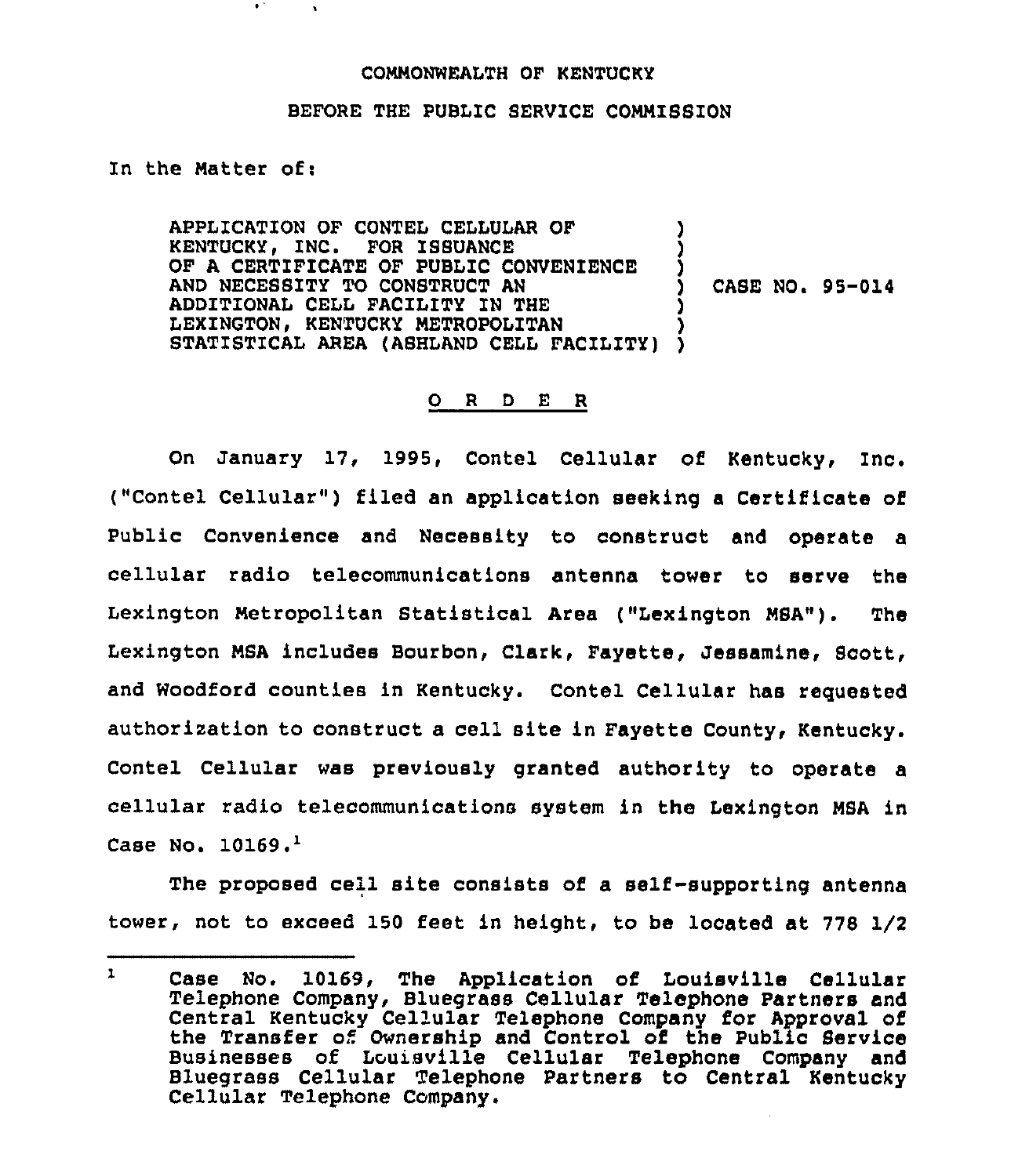East Third Street, Lexington, Fayette County, Kentucky ("the Ashland cell site"). The coordinates for the Ashland cell site are North Latitude 38° 02' 23" by West Longitude 84° 28' 30".

 $\mathbf{r}$ 

Contel Cellular has provided information regarding the structure of the tower, safety measures, and antenna design criteria for the Ashland cell site. Based upon the application, the design of the tower and foundation appears to meet the criteria of the Building Officials and Code Administrators International, Inc. National Building Code, with reference to earthguakes, winds, and tornadoes.

Pursuant to KRB 100.324(l). the Ashland cell site's construction is exempt from local zoning ordinances. However, Contel Cellular has notified the Lexington-Fayette Urban County Government Planning Commission of the proposed construction. Contel Cellular has filed applications with the Federal Aviation Administration ("FAA") and the Kentucky Airport Zoning Commission ("KAZC") seeking approval for the construction and operation of the Ashland cell site. The FAA and KAZC applications are still pending.

Contel Cellular has filed notices verifying that each person who owns property or who resides within 500 feet of the Ashland cell site has been notified of the pending construction. The notice solicited comments and informed the property owners and residents of their right to intervene. To date, no intervention requests have been received.

$$
-2-
$$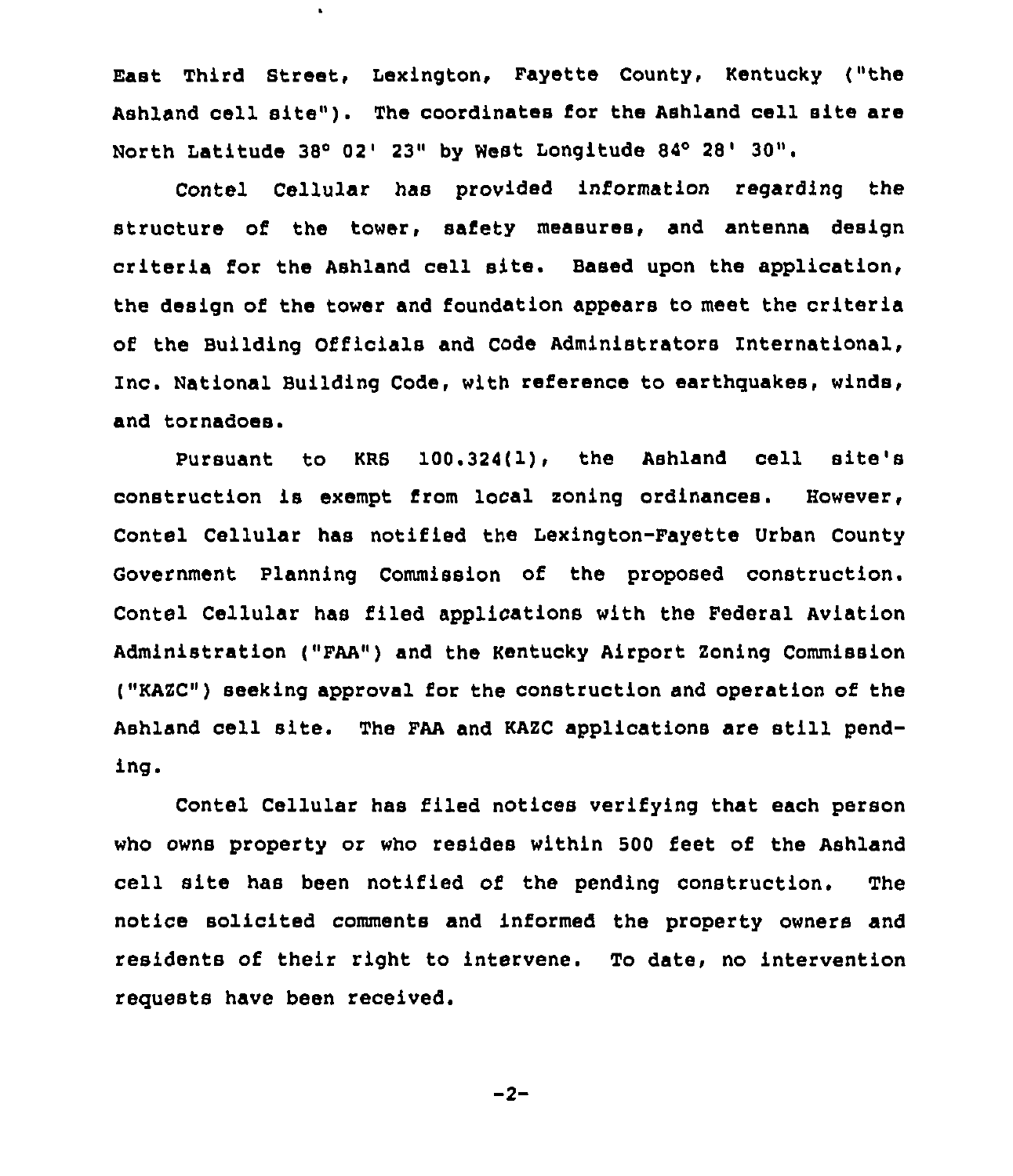Pursuant to KRS 2?8.288, the Commission is reguired to determine the proper practices to be observed when it finds, upon complaint or on its own motion, that the facilities of any utility subject to its jurisdiction are unreasonable, unsafe, improper, or insufficient. To assist the Commission in its efforts to comply with this mandate, Contel Cellular should notify the Commission if it does not use this antenna tower to provide cellular telecommunications services in the manner set out in its application and this Order. Upon receipt of such notice, the Commission may, on its own motion, institute proceedings to consider the proper practices, including removal of the unused antenna tower, which should be observed by Contel Cellular,

The Commission, having considered the evidence of record and being otherwise sufficiently advised, finds that Contel Cellular should be granted a Certificate of Public Convenience and Necessity to construct and operate the Ashland cell site under its currently approved tariff.

IT IS THEREFORE ORDERED that:

 $\bullet$ 

1. Contel Cellular be and it hereby is granted <sup>a</sup> Certificate of Public Convenience and Necessity to construct and operate the Ashland cell site.

2. Contel Cellular shall file a copy of the final decisions regarding its pending FAA and KAZC applications for the Ashland cell site construction within 1Q days of receiving these decisions.

$$
-3-
$$